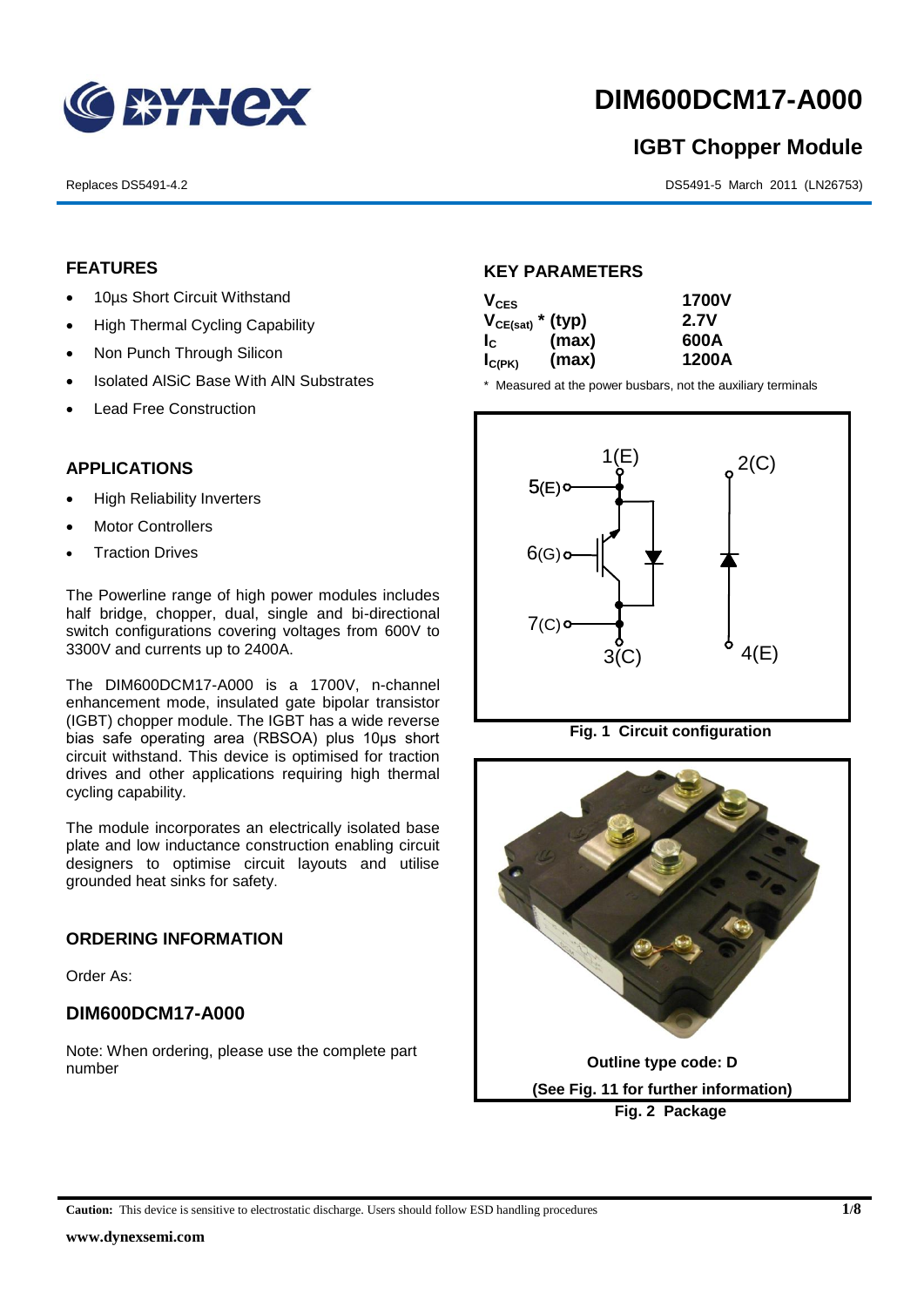#### **ABSOLUTE MAXIMUM RATINGS**

Stresses above those listed under 'Absolute Maximum Ratings' may cause permanent damage to the device. In extreme conditions, as with all semiconductors, this may include potentially hazardous rupture of the package. Appropriate safety precautions should always be followed. Exposure to Absolute Maximum Ratings may affect device reliability.

#### **Tcase = 25°C unless stated otherwise**

| Symbol           | <b>Parameter</b>                  | <b>Test Conditions</b>                                   |      | <b>Units</b> |
|------------------|-----------------------------------|----------------------------------------------------------|------|--------------|
| $V_{CES}$        | Collector-emitter voltage         | $V_{GE} = 0V$                                            |      | V            |
| $V_{GES}$        | Gate-emitter voltage              |                                                          | ±20  | $\vee$       |
| $I_{\rm C}$      | Continuous collector current      | $T_{\text{case}} = 75^{\circ}C$                          | 600  | A            |
| $I_{C(PK)}$      | Peak collector current            | 1ms, $T_{\text{case}} = 110^{\circ}$ C                   | 1200 | A            |
| $P_{\text{max}}$ | Max. transistor power dissipation | $T_{\text{case}} = 25^{\circ}C$ , $T_i = 150^{\circ}C$   |      | W            |
| $I^2t$           | Diode $I^2$ t value (IGBT arm)    |                                                          |      | $kA^2s$      |
|                  | Diode $I^2$ t value (Diode arm)   | $V_R = 0$ , $t_p = 10$ ms, $T_i = 125$ °C                | 120  | $kA^2s$      |
| $V_{\sf isol}$   | Isolation voltage - per module    | Commoned terminals to base plate.<br>AC RMS, 1 min, 50Hz |      | $\vee$       |
| $Q_{PD}$         | Partial discharge - per module    | IEC1287, $V_1$ = 1800V, $V_2$ = 1300V, 50Hz RMS          |      | рC           |

#### **THERMAL AND MECHANICAL RATINGS**

| Internal insulation material:     | AIN              |
|-----------------------------------|------------------|
| Baseplate material:               | <b>AISiC</b>     |
| Creepage distance:                | 20 <sub>mm</sub> |
| Clearance:                        | 10 <sub>mm</sub> |
| CTI (Comparative Tracking Index): | 350              |

| Symbol                    | <b>Parameter</b>                                      | <b>Test Conditions</b>                        | Min | Typ. | Max            | <b>Units</b>   |
|---------------------------|-------------------------------------------------------|-----------------------------------------------|-----|------|----------------|----------------|
| $R_{th(j-c)}$             | Thermal resistance – transistor (per arm)             | Continuous dissipation -<br>junction to case  |     | ۰    | 24             | °C/kW          |
| $R_{th(j-c)}$             | Thermal resistance – diode (IGBT arm)                 | Continuous dissipation -                      |     |      | 40             | °C/kW          |
|                           | Thermal resistance - diode (Diode arm)                | junction to case                              |     |      | 40             | °C/kW          |
| $R_{th(c-h)}$             | Thermal resistance – case to heatsink<br>(per module) | Mounting torque 5Nm<br>(with mounting grease) |     | ۰    | 8              | °C/kW          |
| $\mathsf{T}_{\mathsf{i}}$ | Junction temperature                                  | Transistor                                    |     | ۰    | 150            | $^{\circ}C$    |
|                           |                                                       | Diode                                         |     | ۰    | 125            | $^{\circ}C$    |
| $T_{\text{stg}}$          | Storage temperature range                             |                                               | -40 | ۰    | 125            | $^{\circ}C$    |
|                           | Screw torque                                          | Mounting - M6                                 |     | ۰    | 5              | <b>Nm</b>      |
|                           |                                                       | Electrical connections - M4                   |     |      | $\overline{2}$ | Nm             |
|                           |                                                       | Electrical connections - M8                   |     |      | 10             | N <sub>m</sub> |

**2/8** Caution: This device is sensitive to electrostatic discharge. Users should follow ESD handling procedures.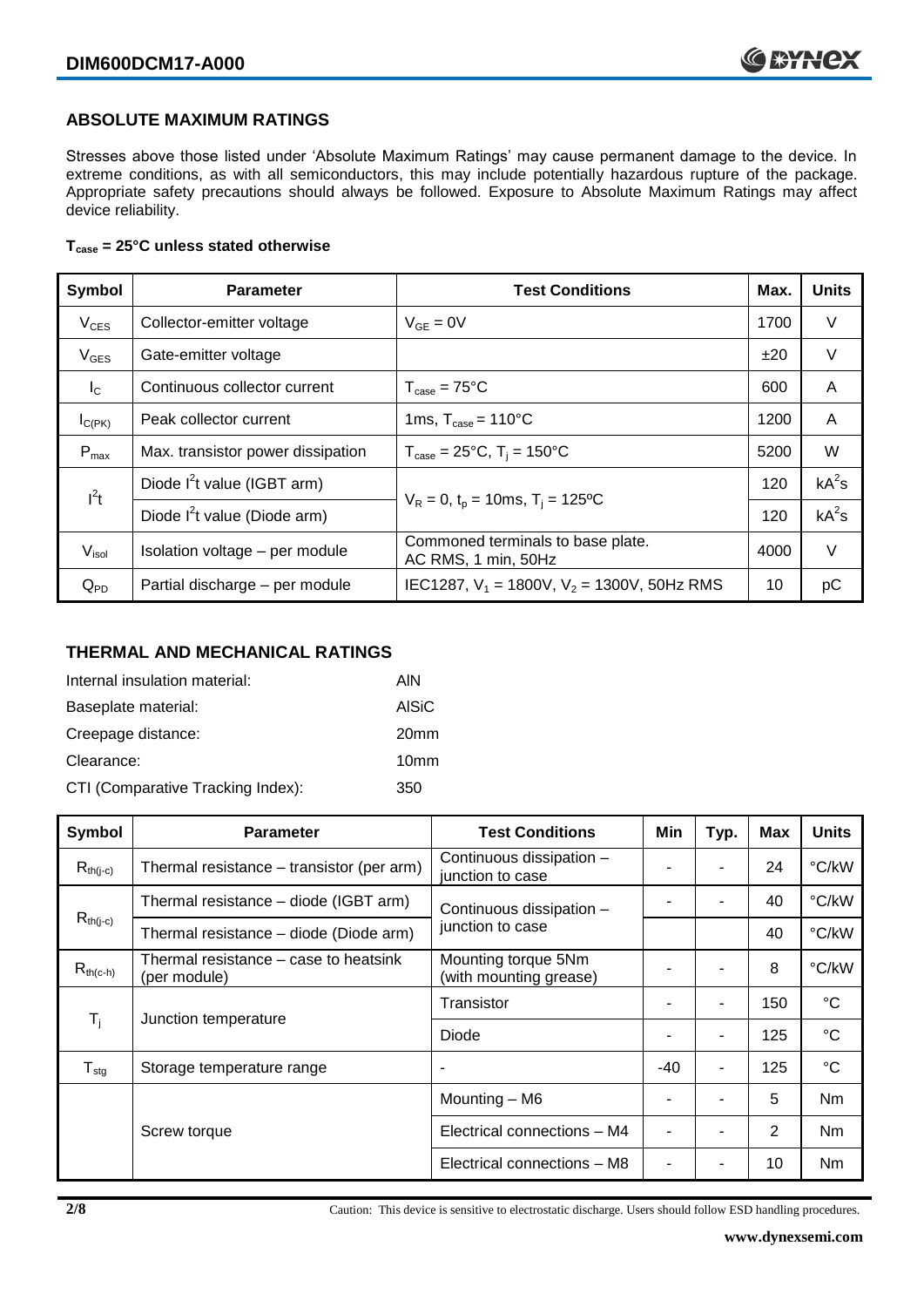# **ELECTRICAL CHARACTERISTICS**

#### **Tcase = 25°C unless stated otherwise.**

| <b>Symbol</b>      | <b>Parameter</b>                            | <b>Test Conditions</b>                                                                                                                    | Min | <b>Typ</b> | Max  | <b>Units</b> |
|--------------------|---------------------------------------------|-------------------------------------------------------------------------------------------------------------------------------------------|-----|------------|------|--------------|
|                    | Collector cut-off current                   | $V_{GE} = 0V$ , $V_{CE} = V_{CES}$                                                                                                        |     |            | 1    | mA           |
| $I_{\text{CES}}$   |                                             | $V_{GF} = 0V$ , $V_{CF} = V_{CES}$ , $T_{case} = 125^{\circ}C$                                                                            |     |            | 20   | mA           |
| $I_{\text{GES}}$   | Gate leakage current                        | $V_{GF} = \pm 20V$ , $V_{CF} = 0V$                                                                                                        |     |            | 4    | μA           |
| $V_{GE(TH)}$       | Gate threshold voltage                      | $I_C = 40mA$ , $V_{GE} = V_{CE}$                                                                                                          | 4.5 | 5.5        | 6.5  | $\vee$       |
| $^{\dagger}$       | Collector-emitter saturation                | $V_{GE}$ = 15V, $I_c$ = 600A                                                                                                              |     | 2.7        | 3.2  | V            |
| $V_{CE(sat)}$      | voltage                                     | $V_{GE}$ = 15V, $I_C$ = 600A, T <sub>i</sub> = 125°C                                                                                      |     | 3.4        | 4.0  | $\vee$       |
| $I_F$              | Diode forward current                       | DC                                                                                                                                        |     |            | 600  | A            |
| $I_{FM}$           | Diode maximum forward current               | $t_p = 1$ ms                                                                                                                              |     |            | 1200 | A            |
| $V_F$ <sup>†</sup> | Diode forward voltage<br>(IGBT arm)         | $I_F = 600A$                                                                                                                              |     | 2.2        | 2.5  | V            |
|                    | Diode forward voltage<br>(Diode arm)        |                                                                                                                                           |     | 2.2        | 2.5  | $\vee$       |
|                    | Diode forward voltage<br>(IGBT arm)         | $I_F = 600A$ , T <sub>i</sub> = 125°C                                                                                                     |     | 2.3        | 2.6  | V            |
|                    | Diode forward voltage<br>(Diode arm)        |                                                                                                                                           |     | 2.3        | 2.6  | $\vee$       |
| $C_{\text{ies}}$   | Input capacitance                           | $V_{CF} = 25V$ , $V_{GF} = 0V$ , f = 1MHz                                                                                                 |     | 45         |      | nF           |
| $Q_q$              | Gate charge                                 | ±15V                                                                                                                                      |     | 6.8        |      | μC           |
| $C_{res}$          | Reverse transfer capacitance                | $V_{CE} = 25V$ , $V_{GE} = 0V$ , f = 1MHz                                                                                                 |     |            |      | nF           |
| $L_M$              | Module inductance - per arm                 |                                                                                                                                           |     | 20         |      | nH           |
| $R_{INT}$          | Internal transistor resistance -<br>per arm |                                                                                                                                           |     | 270        |      | $\mu\Omega$  |
| SC <sub>Data</sub> | Short circuit current, I <sub>SC</sub>      | $T_i = 125$ °C, $V_{CC} = 1000V$<br>$t_p \le 10 \mu s$ , $V_{GE} \le 15V$<br>$V_{CE \ (max)} = V_{CES} - L^* \times dl/dt$<br>IEC 60747-9 |     | 2400       |      | A            |

## **Note:**

 $^\dagger$  Measured at the power busbars, not the auxiliary terminals

 $\check{}$  L is the circuit inductance +  $L_M$ 

**Caution:** This device is sensitive to electrostatic discharge. Users should follow ESD handling procedures **3/8**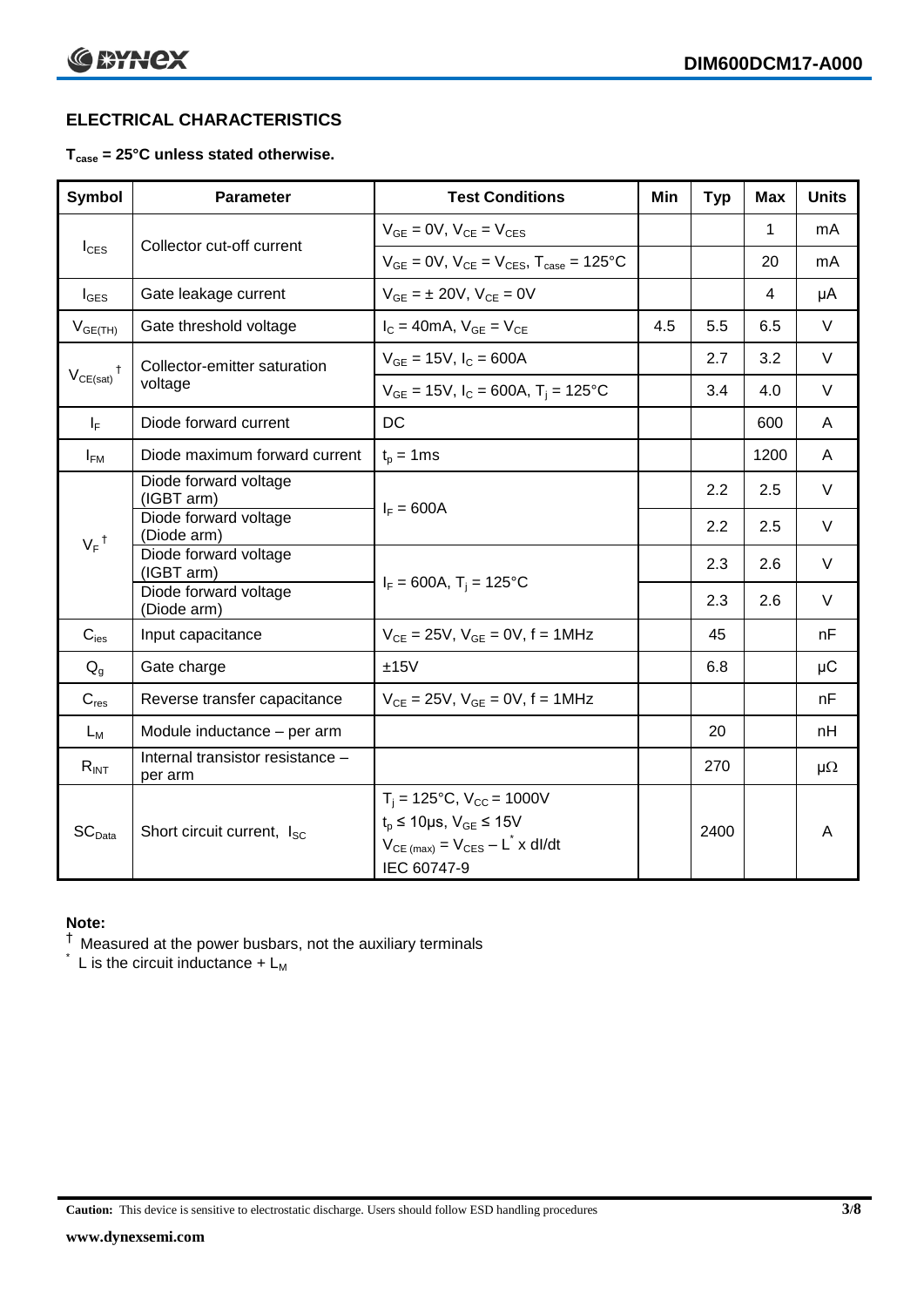# **ELECTRICAL CHARACTERISTICS**

**Tcase = 25°C unless stated otherwise**

| Symbol              | <b>Parameter</b>               | <b>Test Conditions</b>                       | Min | Typ. | <b>Max</b> | <b>Units</b> |
|---------------------|--------------------------------|----------------------------------------------|-----|------|------------|--------------|
| $t_{d(\text{off})}$ | Turn-off delay time            |                                              |     | 1200 |            | ns           |
| $t_{f}$             | Fall time                      | $I_c = 600A$<br>$V_{GF} = \pm 15V$           |     | 140  |            | ns           |
| $E_{OFF}$           | Turn-off energy loss           | $V_{CF} = 900V$                              |     | 190  |            | mJ           |
| $t_{d(on)}$         | Turn-on delay time             | $R_{G(ON)} = 3.3\Omega$                      |     | 250  |            | ns           |
| $t_{r}$             | Rise time                      | $R_{G(OFF)} = 3.3\Omega$<br>$L_s \sim 100nH$ |     | 250  |            | ns           |
| $E_{ON}$            | Turn-on energy loss            |                                              |     | 220  |            | mJ           |
| $Q_{rr}$            | Diode reverse recovery charge  | Diode arm                                    |     | 150  |            | μC           |
| $I_{rr}$            | Diode reverse recovery current | $I_F = 600A$<br>$V_{CF} = 900V$              |     | 350  |            | A            |
| $E_{rec}$           | Diode reverse recovery energy  | $dl_F/dt = 3000A/\mu s$                      |     | 100  |            | mJ           |

#### **Tcase = 125°C unless stated otherwise**

| Symbol              | <b>Parameter</b>               | <b>Test Conditions</b>                       | Min | Typ. | <b>Max</b> | <b>Units</b> |
|---------------------|--------------------------------|----------------------------------------------|-----|------|------------|--------------|
| $t_{d(\text{off})}$ | Turn-off delay time            |                                              |     | 1500 |            | ns           |
| $t_f$               | Fall time                      | $I_{C} = 600A$<br>$V_{GF} = \pm 15V$         |     | 170  |            | ns           |
| $E_{OFF}$           | Turn-off energy loss           | $V_{CF} = 900V$                              |     | 270  |            | mJ           |
| $t_{d(on)}$         | Turn-on delay time             | $R_{G(ON)} = 3.3\Omega$                      |     | 400  |            | ns           |
| $t_{r}$             | Rise time                      | $R_{G(OFF)} = 3.3\Omega$<br>$L_s \sim 100nH$ |     | 250  |            | ns           |
| $E_{ON}$            | Turn-on energy loss            |                                              |     | 350  |            | mJ           |
| $Q_{rr}$            | Diode reverse recovery charge  | Diode arm                                    |     | 250  |            | μC           |
| $I_{rr}$            | Diode reverse recovery current | $I_F = 600A$<br>$V_{CF} = 900V$              |     | 400  |            | A            |
| $E_{rec}$           | Diode reverse recovery energy  | $dl_F/dt = 3000A/\mu s$                      |     | 150  |            | mJ           |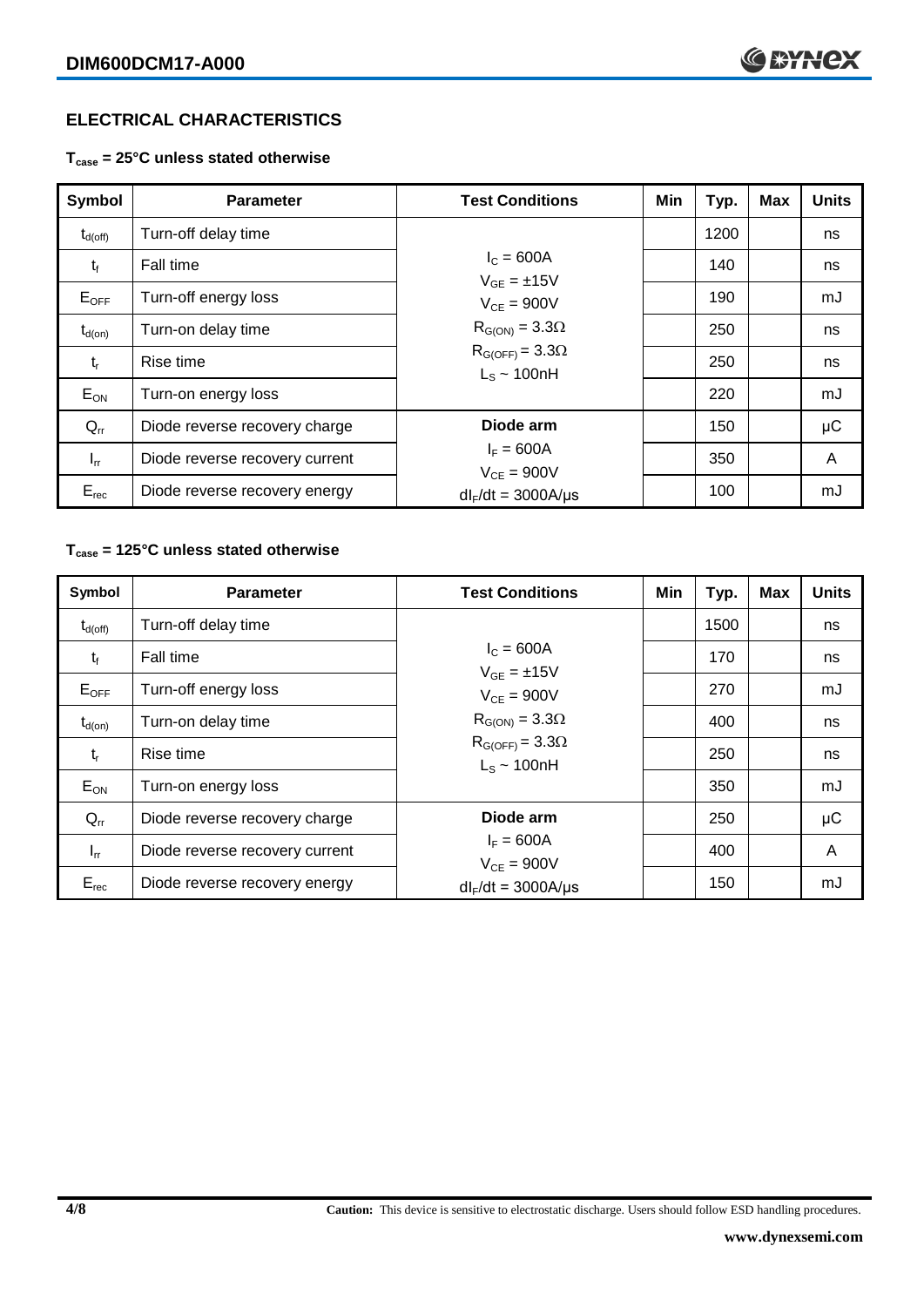

**Fig. 5 Typical switching energy vs collector current Fig. 6 Typical switching energy vs gate resistance**

**Caution:** This device is sensitive to electrostatic discharge. Users should follow ESD handling procedures **5/8**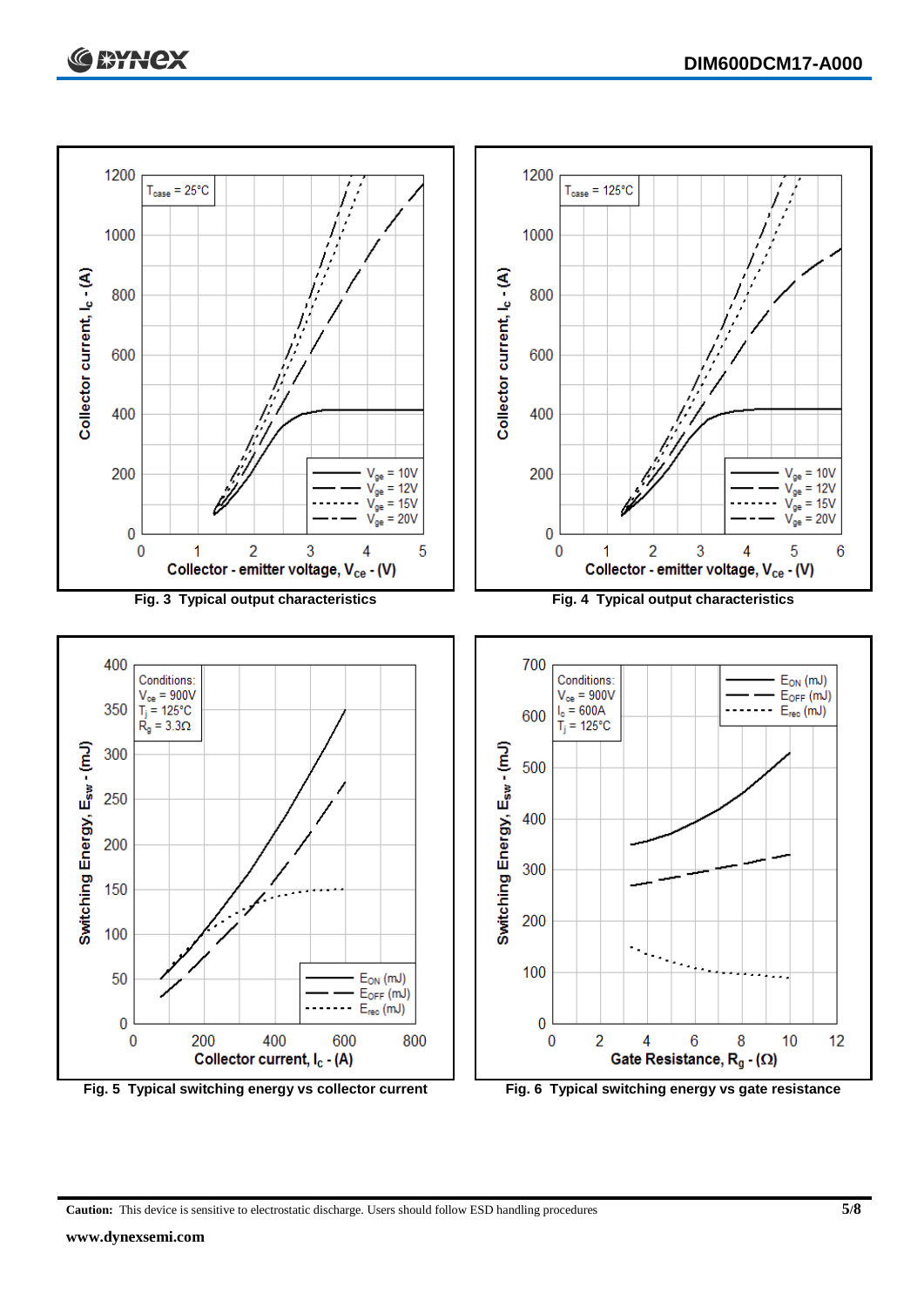

**Fig. 9 Diode reverse bias safe operating area Fig. 10 Transient thermal impedance**

**6/8 Caution:** This device is sensitive to electrostatic discharge. Users should follow ESD handling procedures.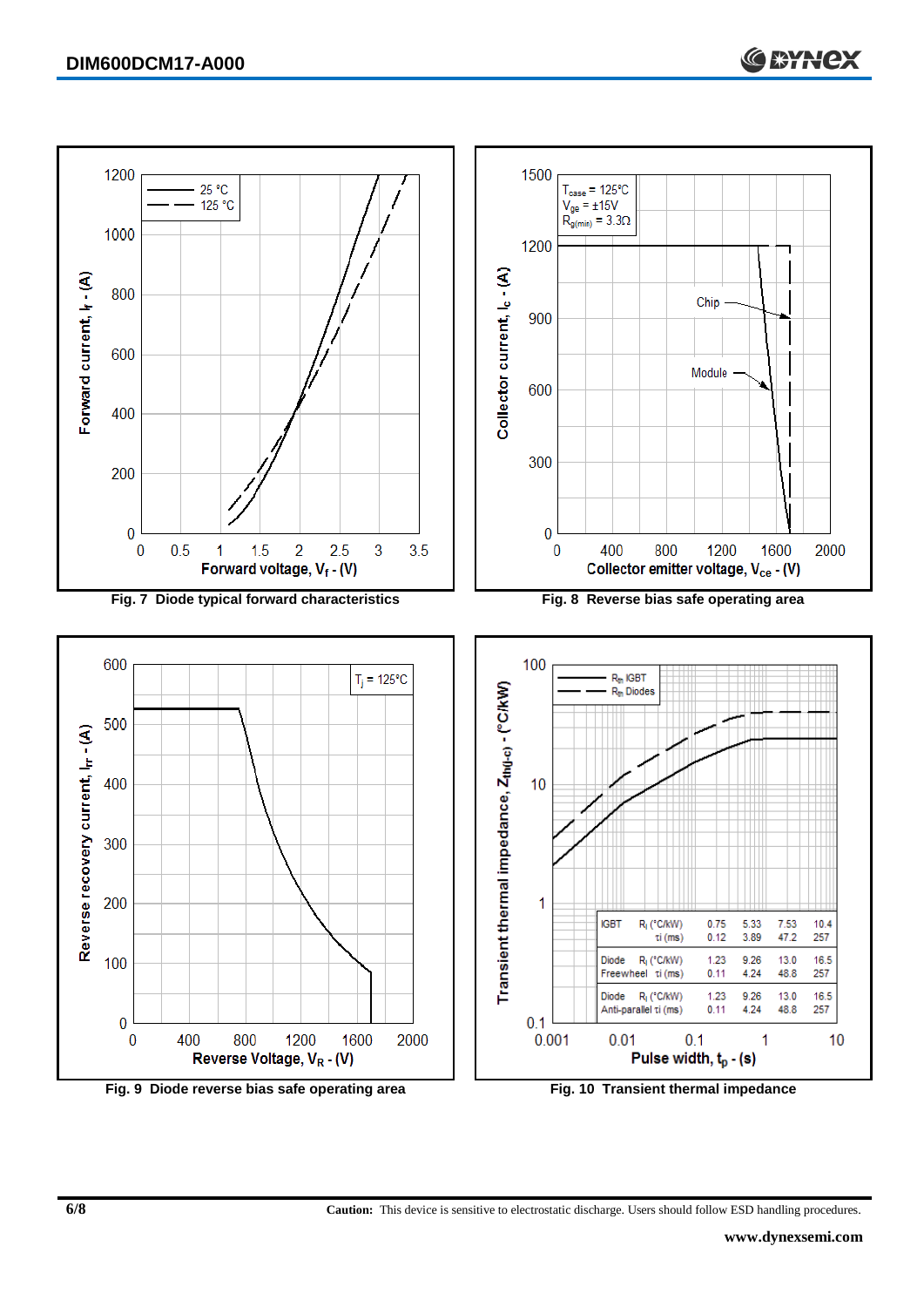

#### **PACKAGE DETAILS**

For further package information, please visit our website or contact Customer Services. All dimensions in mm, unless stated otherwise. **DO NOT SCALE.**



**Caution:** This device is sensitive to electrostatic discharge. Users should follow ESD handling procedures **7/8**